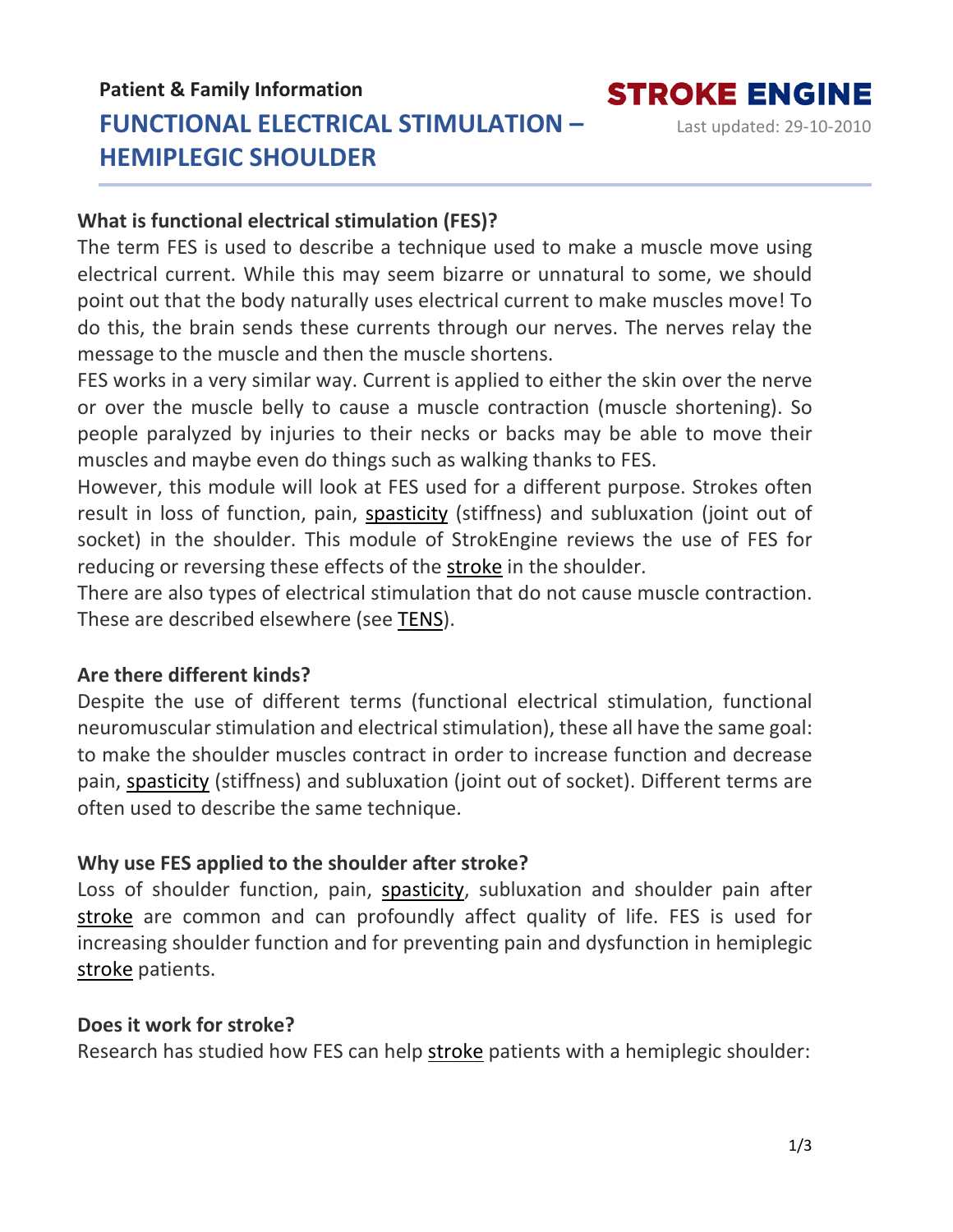# **Patient & Family Information FUNCTIONAL ELECTRICAL STIMULATION – HEMIPLEGIC SHOULDER**

Last updated: 29-10-2010

- **Muscle function:** There is limited evidence that FES in combination with regular physical therapy can improve muscle function. There is moderate evidence that FES treatment does not prevent the loss of shoulder function after a [stroke.](https://www.strokengine.ca/en/glossary/stroke/)
- **Shoulder Subluxation:** There is limited evidence that FES improves and prevents shoulder subluxation after [stroke.](https://www.strokengine.ca/en/glossary/stroke/) There is conflicting evidence as to whether there is a lasting effect after the treatment is stopped.
- **Shoulder Pain:** There is moderate evidence that FES does reduce shoulder pain post[-stroke](https://www.strokengine.ca/en/glossary/stroke/) when there is shoulder subluxation.
- **Shoulder Muscle Tone:** There is limited evidence that FES treatment, in combination with conventional physical therapy, can improve tone in the shoulder of post[-stroke](https://www.strokengine.ca/en/glossary/stroke/) patients.
- **Shoulder EMG Activity:** There is limited evidence that FES treatment, in combination with conventional physical therapy, can improve EMG activity in the shoulder of post[-stroke](https://www.strokengine.ca/en/glossary/stroke/) patients.

# **What can I expect?**

Small square stickers (electrodes) are placed over the centre of the muscle belly. Wires connect the electrodes to a stimulator, a small machine that produces the current. The stimulation is usually started at a very low level causing a tingling "pins & needles" feeling on the skin. The current will then slowly be increased after each stimulation until it is strong enough to make the muscle contract. This level (the smallest current necessary to make the muscle contract) will be used for the treatment. Although some people find it uncomfortable, it is usually well tolerated. Treatment times may vary. However, the time is usually divided into 3 to 5 sessions per day ranging in duration from 45 minutes to 2 hours, 5 to 7 days per week.

# **Side effects/risks?**

The electrodes can irritate the skin, but this is not common. Using hypoallergenic electrodes or changing the type of stimulation used can often solve this problem. After the treatment, there may be pink marks on the skin under the electrodes. Usually the pink marks fade out within an hour. Although very rare, this type of therapy can increase [spasticity](https://www.strokengine.ca/en/glossary/spasticity/) (muscle tightness).

Some people should not use FES. These include people with: epilepsy, [poor](https://www.strokengine.ca/en/glossary/pedro-score/) skin condition, hypersensitivity to the electrical stimulation, cancer, cardiac pacemakers.